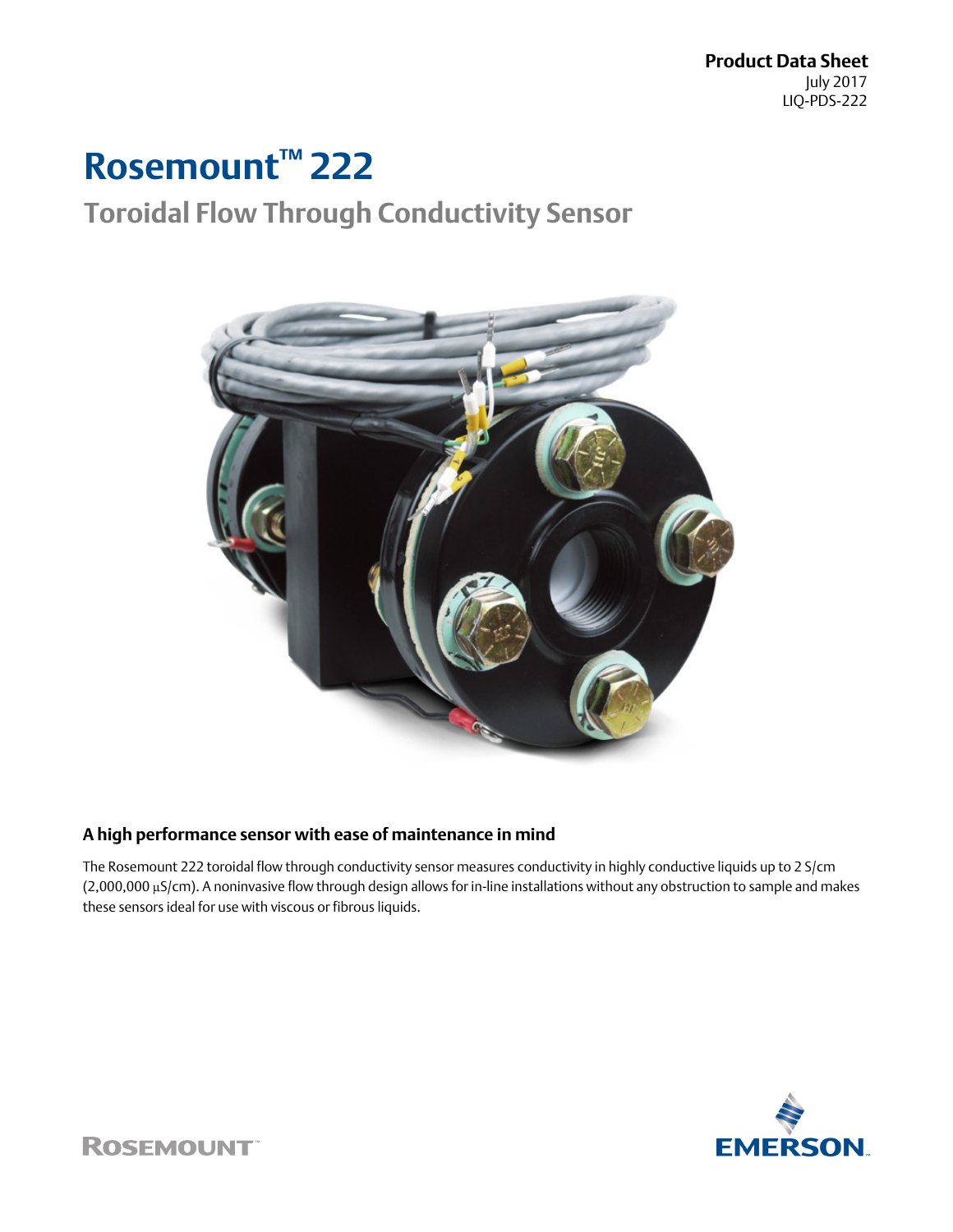## <span id="page-1-0"></span>**Overview**



## **High Performance and Reliability**

- Robust measurements insensitive to process flow rate and direction.
- Avoid accumulation of solids with no part of the sensor protruding into the sample flow.
- Corrosion resistant Teflon pipe liner.
- Pt-100 RTD included to allow temperature compensated conductivity measurements.
- Operates in process temperatures up to 182 °C (356 °F).

## **Meet Process Flow Through Requirements**

- Versatile installation options allows for direct mounting into 1 in. and 2 in. process lines with 150 lb or 300 lb raised face threaded ANSI B16.5 flanges.
- Plugging resistant and suitable for liquids containing high levels of suspended solids.

### **Contents**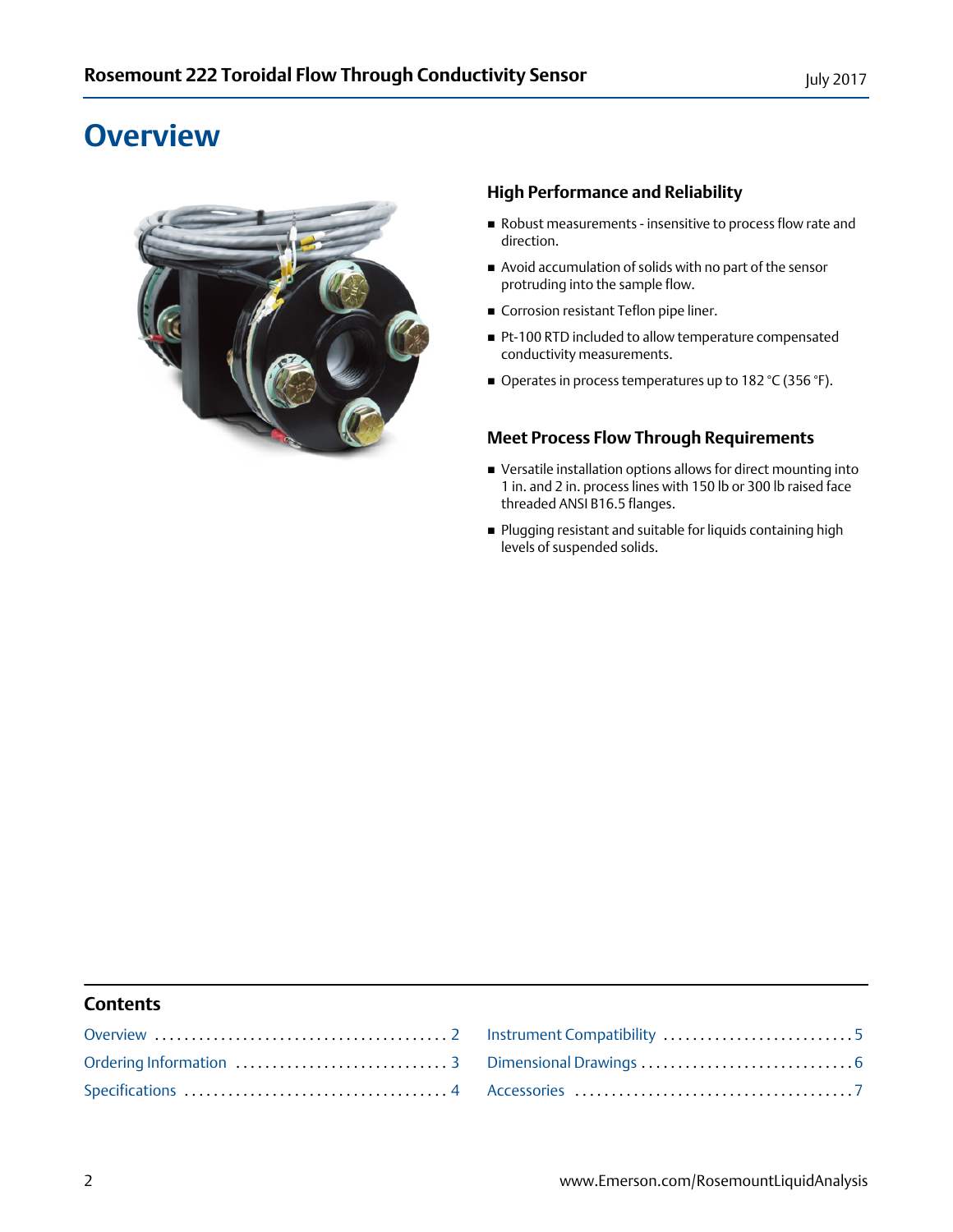# <span id="page-2-0"></span>**Ordering Information**



Rosemount 222 Flow Through Toroidal sensors feature Teflon-lined pipe, an external toroid assembly, two unlined carbon steel outer flanges, a Pt-100 RTD temperature compensation element, and 20 ft. of integral cable. Optional stainless steel outer flanges are also available.

## **Table 1. Rosemount 222 Flow Through Toroidal Conductivity Sensor Ordering Information**

| <b>Model</b>         | <b>Sensor type</b>                        |
|----------------------|-------------------------------------------|
| 222                  | Flow Through Toroidal Conductivity Sensor |
| Sizes <sup>(1)</sup> |                                           |
| 01                   | 1 inch, 150 lb flange                     |
| 02                   | 2 inch, 150 lb flange                     |
| 05                   | 1 inch, 300 lb flange                     |
| 06                   | 2 inch, 300 lb flange                     |
| <b>Flange option</b> |                                           |
|                      | No selection                              |
| 21                   | 316 stainless steel outer flange (2)      |
| Cable                |                                           |
| 54                   | Standard integral cable (3)               |
|                      | Typical Model Number: 222-01-_-54         |

1. Grounding rings are required for proper operation if the outer flanges of the Rosemount 222 sensor are substituted by the customer with non-conductive flanges. Order SQ 7430 and consult the factory for pricing.

2. Only available with option -01.

3. Cables can be extended using remote junction box PN 23550-00 and extension cable. See [Accessories](#page-6-0) .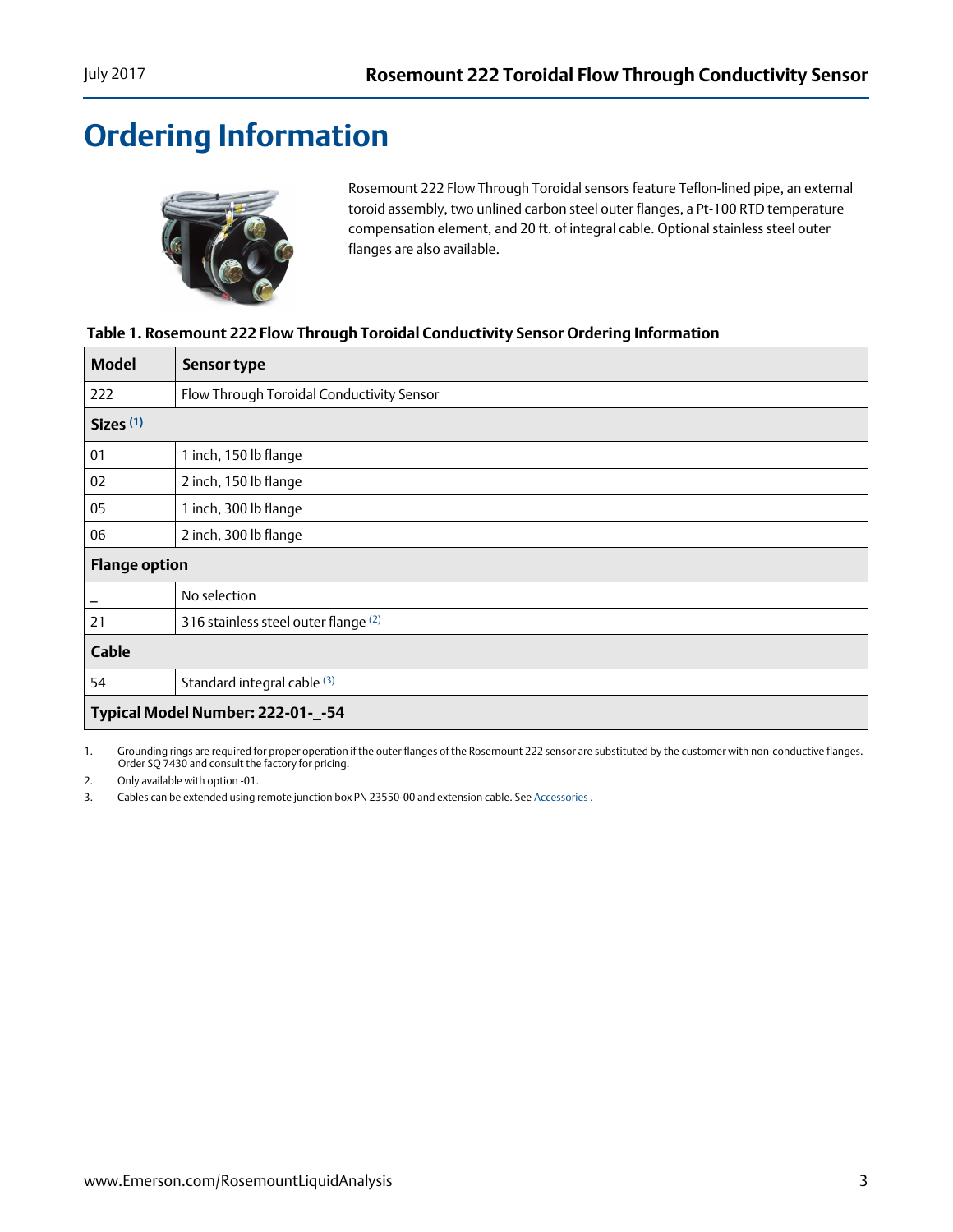# <span id="page-3-0"></span>**Specifications**

### **Table 2. Rosemount 222 sensor specifications**

| Sensor type                                                                                                    |         |  |
|----------------------------------------------------------------------------------------------------------------|---------|--|
| Toroidal Flow Through Conductivity Sensor                                                                      |         |  |
| <b>Cell constant (Nominal)</b>                                                                                 |         |  |
| 1 in. diameter                                                                                                 | 6/cm    |  |
| 2 in. diameter                                                                                                 | $4$ /cm |  |
| <b>Process connection</b>                                                                                      |         |  |
| 1 in. 150 lb or 300 lb raised face threaded ANSI B16.5 flange                                                  |         |  |
| 2 in. 150 lb or 300 lb raised face threaded ANSI B16.5 flange                                                  |         |  |
| <b>Wetted materials</b>                                                                                        |         |  |
| Teflon-lined carbon steel pipe, with carbon steel after flanges; 316 stainless steel outer flange (option -21) |         |  |
| Cable length                                                                                                   |         |  |
| 20 ft. $(6.1 m)$                                                                                               |         |  |
| Maximum cable length                                                                                           |         |  |
| 100 ft. $(30 \text{ m})$                                                                                       |         |  |

## **Table 3. Temperature and pressure**

| Flange | Temperature range          | <b>Maximum pressure</b>   |
|--------|----------------------------|---------------------------|
| 150 lb |                            | 125 psig (963 kPa [abs])  |
| 300 lb | 5 to 182 °C (41 to 360 °F) | 250 psig (1825 kPa [abs]) |

## **Table 4. Pressure (for CRN registration only)**

| <b>Option</b> | <b>Flange</b> | <b>Diameter</b> | <b>Maximum pressure</b>   |  |
|---------------|---------------|-----------------|---------------------------|--|
| $-01$         |               | $1$ in.         |                           |  |
| $-02$         | 150 lb        | $2$ in.         | 125 psig (963 kPa [abs])  |  |
| $-05$         | 300 lb        | $1$ in.         | 200 psig (1480 kPa [abs]) |  |
| $-06$         |               | $2$ in.         | 250 psig (1825 kPa [abs]) |  |
| $-01-21$      | $150$ lb      | $1$ in.         | 125 psig (963 kPa [abs])  |  |

## **Table 5. Weight/Shipping weight (Weights are rounded up to the nearest 1 lb or 0.5 kg)**

| <b>Flange</b> | <b>Diameter</b> | Weight                        | <b>Shipping weight</b> |
|---------------|-----------------|-------------------------------|------------------------|
| 150 lb        | ∖ in.           | 11 $\vert$ b (5.0 $\vert$ kg) | 14 lb (6.5 kg)         |
| 300 lb        |                 | 17 lb (8.0 kg)                | 20 lb (9.0 kg)         |
| 150 lb        |                 | 33 lb (15.0 kg)               | 37 lb (17.0 kg)        |
| 300 lb        | 2 in.           | 35 lb (16.0 kg)               | 40 lb (18.0 kg)        |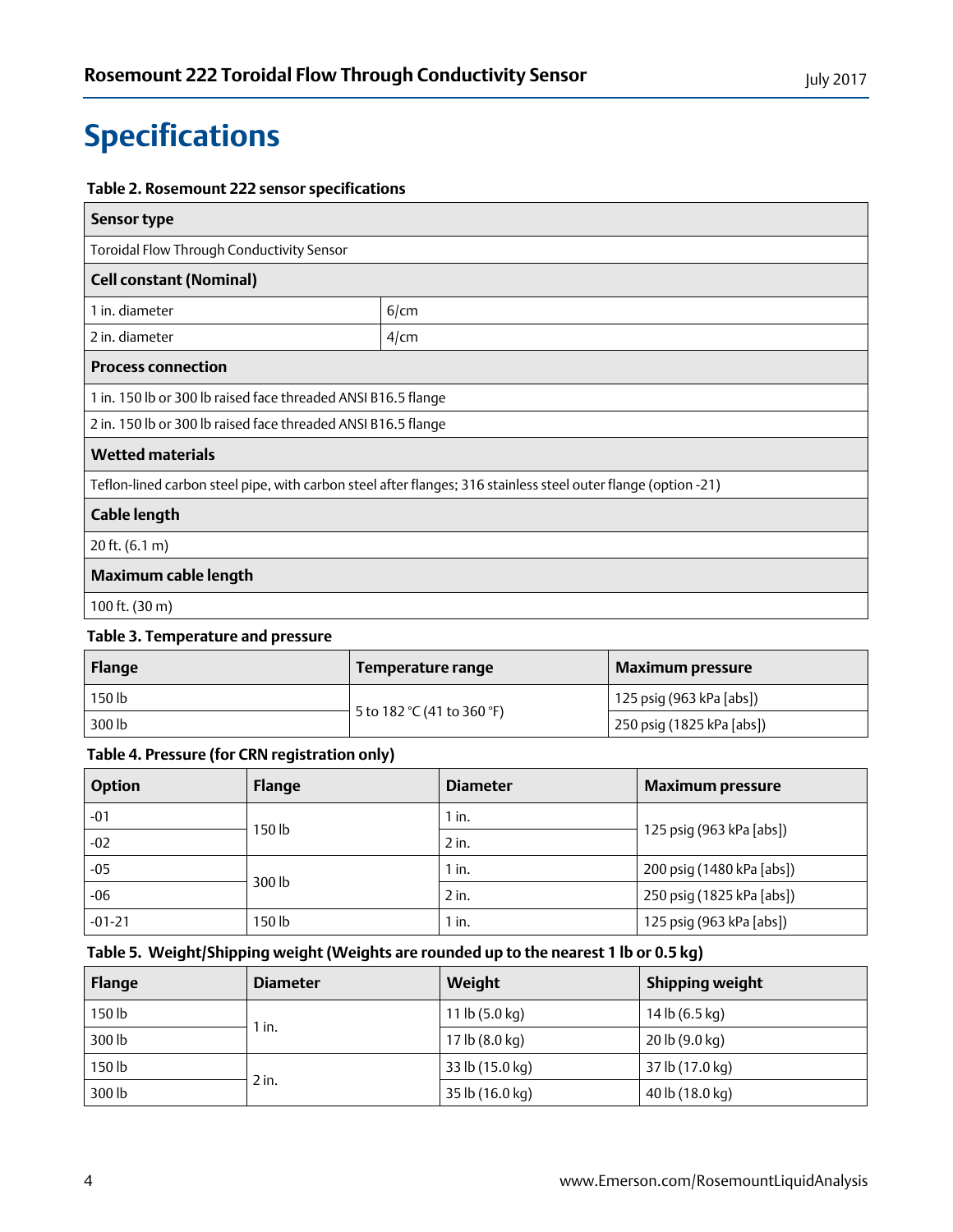## <span id="page-4-0"></span>**Instrument Compatibility**

For more information regarding compatibility with older instruments please call our Customer Care Department at 855-724-2638.

### **Rosemount 56, 1056, and 1066**

**Measurement choices:** Conductivity, resistivity, total dissolved solids, salinity, and % concentration

**Salinity:** Uses Practical Salinity Scale

**Total Dissolved Solids:** Calculated by multiplying conductivity at 25 °C by 0.65

**% Concentration Selections** (1)**:** 0-12% NaOH, 0-15% HCl, 0-20% NaCl, and 0-25% or 96-99.7% H2SO4

**Temperature Compensation Options:** Manual slope (X%/°C) and neutral salt (dilute sodium chloride)

**Repeatability:** ± 0.25% ± 5 μS/cm after zero cal

**Input Filter:** Time constant 1-999 seconds, default 2 seconds

**Response Time:** 3 seconds to 100% of final reading

#### **Table 6. Rosemount 56, 1056, and 1066 Transmitter temperature specifications**

| Temperature range                          | -25 to 210 °C (-13 to 410 °F) |
|--------------------------------------------|-------------------------------|
| Temperature accuracy, Pt-100, -25 to 50 °C | $\pm 0.5$ °C                  |
| Temperature accuracy, Pt-100, 50 to 210 °C | $\pm$ 1 °C                    |

#### **Table 7. Transmitter loop performance with Rosemount 222 Sensors**

| <b>Transmitter model</b> | <b>Conductivity range</b>    | Loop performance (following calibration)               |  |
|--------------------------|------------------------------|--------------------------------------------------------|--|
| Rosemount 1056/56        |                              | $\pm$ 4% of reading in recommended range               |  |
| Rosemount 1066           | $500 \mu$ S/cm to 2000 mS/cm | $\pm$ 4% of reading $\pm$ 5 mS/cm in recommended range |  |

#### **Table 8. Rosemount 1066 Transmitter loop performance with Rosemount 222 Sensors**

| Conductivity range          | Loop performance (following calibration)                       |
|-----------------------------|----------------------------------------------------------------|
| $15 \mu$ S/cm to 1500 mS/cm | $\pm$ 1% of reading $\pm$ 15 $\mu$ S/cm in recommended range   |
| 1500 mS/cm to 2000 mS/cm    | $^{\prime}$ $\pm$ 5% of reading outside high recommended range |

<sup>1.</sup> The conductivity concentration algorithms for these solutions are fully temperature compensated.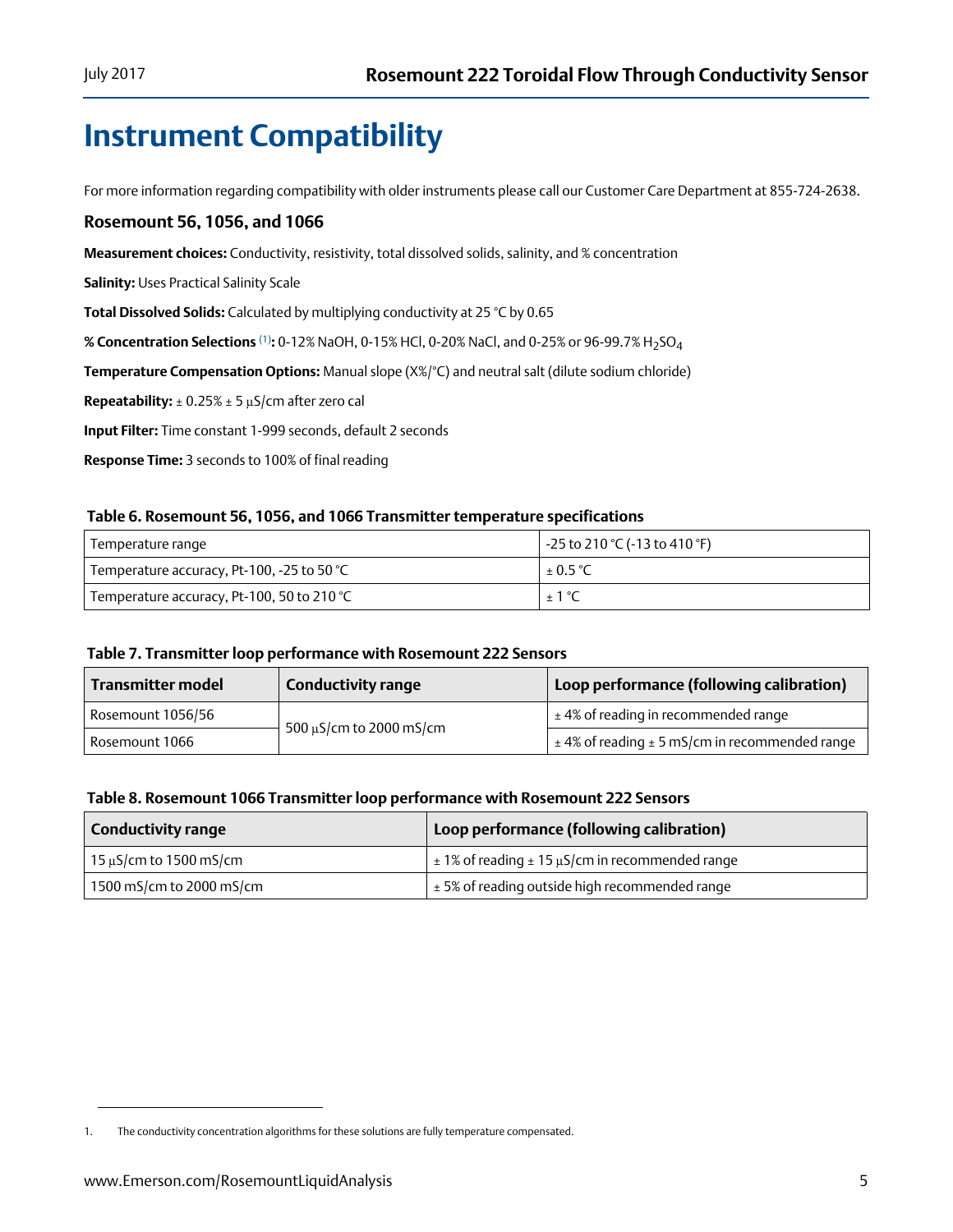## **Rosemount 5081**

#### **Table 9. Rosemount 5081 Transmitter specifications at 25 °C**

| Accuracy                        | $\pm 1.0\%$ of reading                          |
|---------------------------------|-------------------------------------------------|
| Repeatability                   | $\pm 0.25\%$ of reading                         |
| Stability                       | 0.25% of output range per month, non-cumulative |
| Ambient temperature coefficient | $\pm 0.1\%$ of reading $\pm 2 \mu$ S/cm per °C  |

#### **Table 10. Recommended conductivity ranges for Rosemount 222 Sensor with Rosemount 5081 Transmitter**

| Nominal cell constant | $6.0$ /cm (1 in.) or 4.0/cm (2 in.) |  |
|-----------------------|-------------------------------------|--|
| Minimum conductivity  | $500 \text{ uS/cm}$                 |  |
| Maximum conductivity  | $2,000,000 \,\mu S/cm$              |  |

**Note:** Values shown are for 25° conductivity with a temperature slope of 2% per °C. The maximum range value will be lower for solutions with a higher temperature slope.

## <span id="page-5-0"></span>**Dimensional Drawings**

#### **Figure 1. Rosemount 222 Dimensional Drawing**



1-inch diameter sensor

2-inch diameter sensor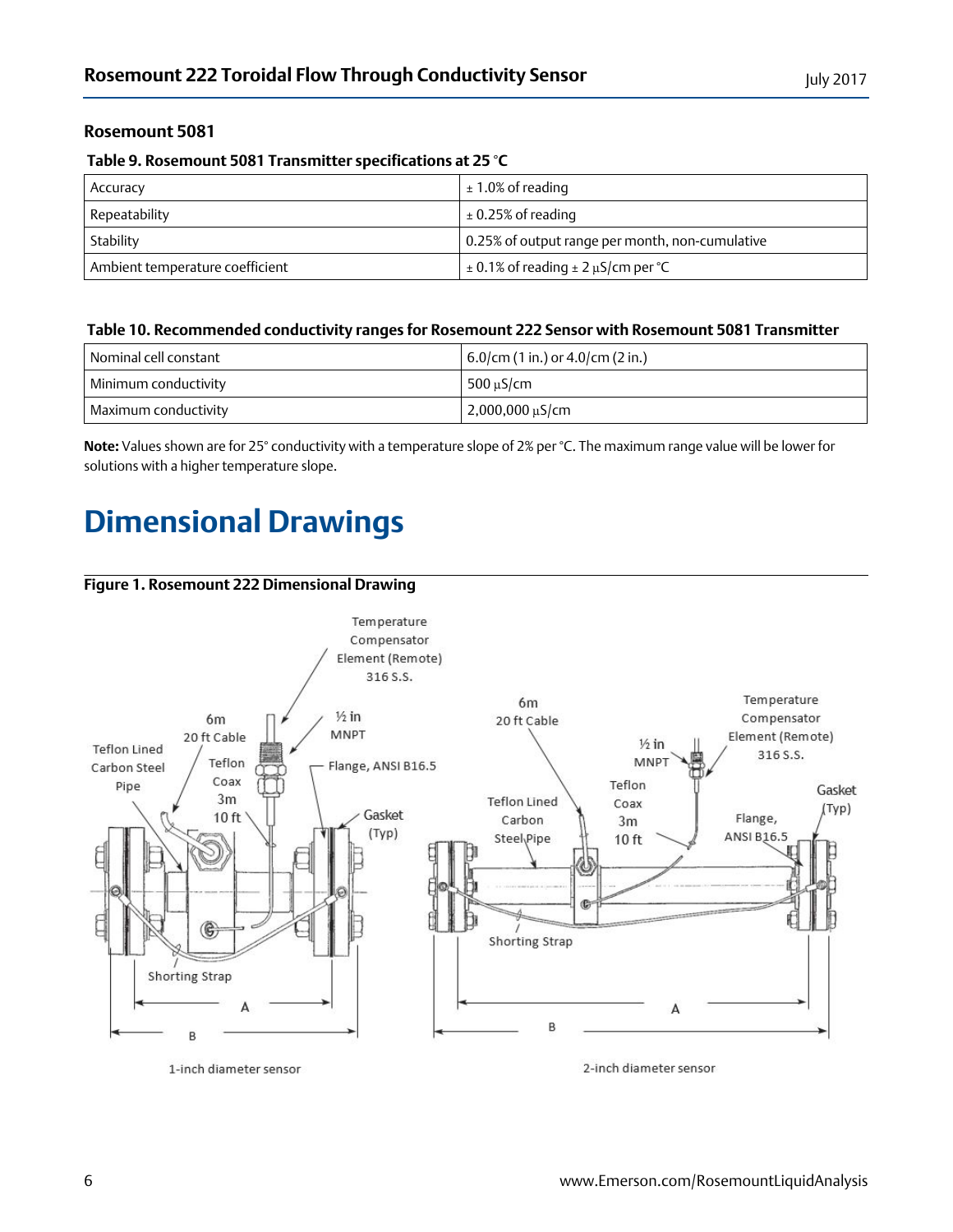### **Table 11. Dimensions**

| <b>Option</b> | <b>Pipe Diameter</b> | Flange $(1)$ | "A" Dimension (2) | "B" Dimension (3)      |
|---------------|----------------------|--------------|-------------------|------------------------|
| $-01$         | $1$ in.              | 150 lb       | 7.0 in. (178 mm)  | $8.4$ in. (213 mm)     |
| $-02$         | $2$ in.              | 150 lb       | 24.0 in. (610 mm) | $26.0$ in. (660 mm)    |
| -05           | $1$ in.              | 300 lb       | 7.0 in. (178 mm)  | $9.1$ in. (232 mm)     |
| $-06$         | $2$ in.              | 300 lb       | 24.0 in. (610 mm) | $26.6(676 \text{ mm})$ |
| $-01 - 21$    | $1$ in.              | 150 lb       | 7.0 in. (178 mm)  | 8.4 in. (213 mm)       |

1. Outside flanges are ANSI B16.5 raised face, threaded pipe flanges

2. Dimension is +0.125 in. (3 mm)

3. Approximate dimension

## <span id="page-6-0"></span>**Accessories**

## **Table 12. Rosemount 222 Sensor accessories information**

| <b>Part number</b> | <b>Description</b>                                                                      |
|--------------------|-----------------------------------------------------------------------------------------|
| 2001492            | Stainless steel tag (must specify marking)                                              |
| 23550-00           | Remote junction box without preamplifier                                                |
| 23294-00           | Interconnecting extension cable, unshielded, prepped (for use with remote junction box) |
| 23294-05           | Interconnecting extension cable, shielded, prepped (for use with remote junction box)   |
| 9200276            | Interconnecting extension cable, shielded, unprepped (for use with remote junction box) |
| 2002557            | Insulation kit, 1 in. 150 lb flange, 2 sets (1)                                         |
| 2002558            | Insulation kit, 1 in. 300 lb flange, 2 sets (1)                                         |
| 2002559            | Insulation kit, 2 in. 150 lb flange, 2 sets (1)                                         |
| 2002560            | Insulation kit, 2 in. 300 lb flange, 2 sets (1)                                         |
| 8950101            | Pt-100 RTD assembly                                                                     |

1. Each insulation kit contains two flange gaskets and sufficient insulating sleeves, insulating washers, and stainless steel washers to replace both flange seals of one<br>sensor. The kit does not contain flange bolt